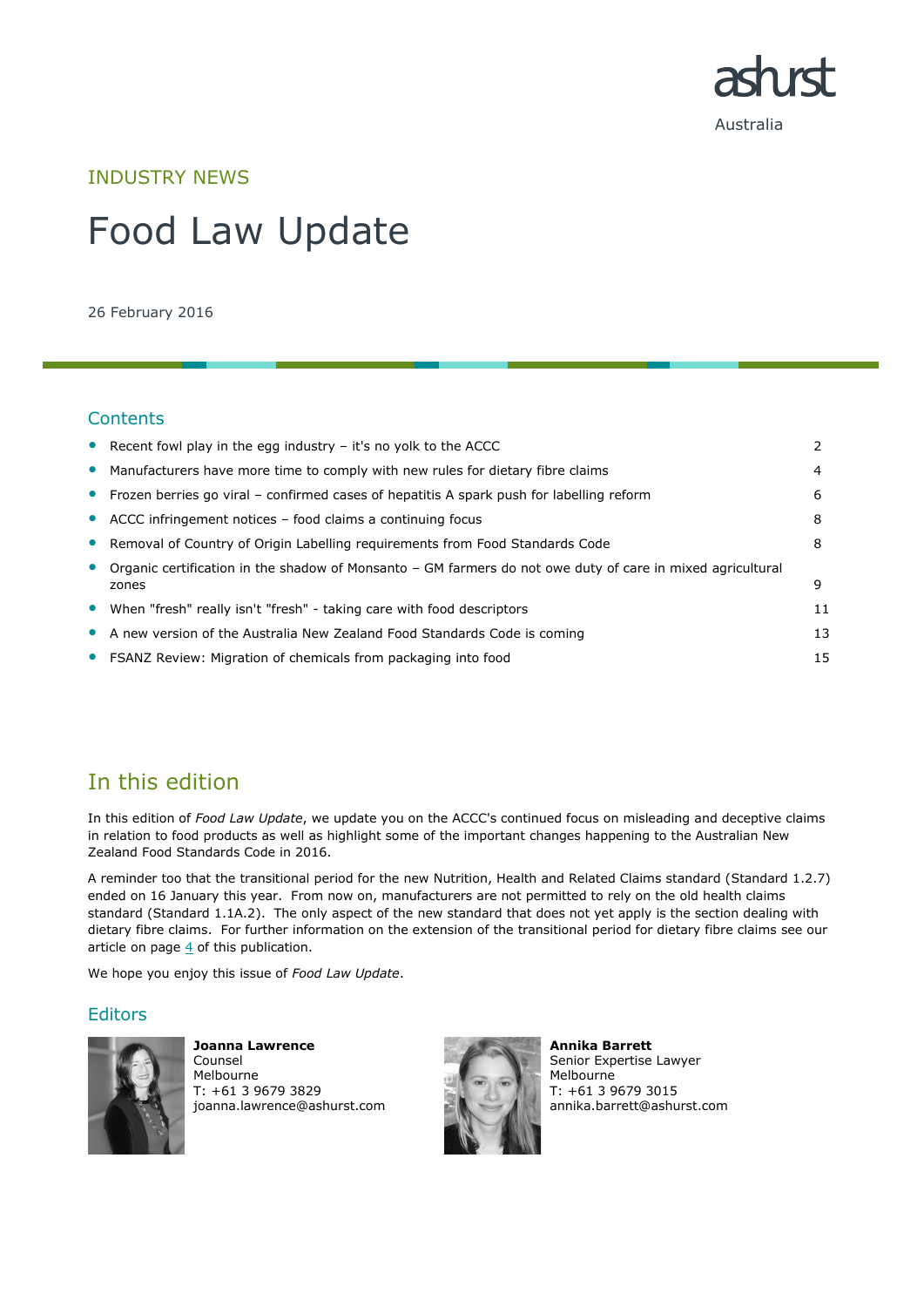# Recent fowl play in the egg industry – it's no yolk to the ACCC

## What you need to know

- Throughout 2015, the ACCC has continued to crack down on the egg industry for anticompetitive conduct and alleged breaches of the Australian Consumer Law (**ACL**). In light of the regulator's recent increase of enforcement activity in the egg and poultry industry, in October 2015, the ACCC released enforcement guidelines, ["Free Range Hen Egg Claims"](https://www.accc.gov.au/system/files/1029_Free%20range%20Eggs%20guidelines_FA.pdf), (**Free Range Guidelines**) to assist egg producers in understanding their fair trading obligations when promoting or selling free range eggs.
- The release of the guidelines follows the ACCC's increased enforcement activities in the egg and poultry industry. In September 2015, the Federal Court ordered Darling Downs Fresh Eggs (**Darling Downs**) to pay \$250,000 for breaching the ACL, for misleadingly representing that eggs produced by hens which were unable to move freely on an open range were "free range". The ACCC is also currently pursuing Federal Court proceedings against numerous egg producers including Snowdale Holdings Pty Ltd (**Snowdale**), Pirovic Enterprises Pty Ltd (**Pirovic**), Derodi Pty Ltd (**Derodi**), Holland Farms Pty Ltd (**Holland**).
- On 10 February 2016, the Federal Court held that the ACCC failed to establish that the Australian Egg Corporation (**AECL**), two egg producers and three executives attempted to induce egg producers to enter into a cartel arrangement to reduce egg production and limit egg availability for commercial and retail supply.

### What you need to do

- Ensure that all claims regarding a product's standards or attributes can be substantiated and are accurate.
- Be cautious and seek advice before entering into discussions with competitors or industry members regarding coordinated conduct, fixed pricing structures, or agreements to control output or to limit the supply of goods or services.
- Take note of the ACCC's enforcement priorities:
	- Misleading conduct and anti-competitive behaviour in the egg and poultry industry has faced increased scrutiny by the regulator.
	- Detection and prevention of cartel conduct also remains a focus for the regulator, who will not overlook unsuccessful attempts to induce parties into anti-competitive arrangements.

## **No free reign on "free range" claims**

According to the Free Range Guidelines, an egg producer will be taken as making a "free range" claim if they use the phrase "free range" (or equivalent phrases) on packaging or advertisements, or use pictures of hens ranging freely, including in grassy fields.

The ACCC considers that the concept of "free range" implies that most of a producer's hens can move around freely on an open range on most days. As consumers may be willing to pay a premium for eggs produced from hens which have this freedom, the ACCC has been focused on ensuring that egg producers making these claims can substantiate them.

The ACCC has recently pursued three cases involving egg producers making allegedly misleading "free range" claims in relation to their eggs.

In September 2015, the Federal Court held that R.L. Adams Pty Ltd (trading as Darling Downs), engaged in misleading and deceptive conduct, by labelling its "Mountain Range" label and products sold under the "Drakes Home Brand Free Range" brand as "free range", when in fact the eggs were produced by laying hens unable to move freely on an open range. R.L. Adams Pty Ltd was ordered to pay a pecuniary penalty of \$250,000, publicise its infringements on its website and establish an ACL Compliance Program.

In December 2014, the ACCC also commenced Federal Court proceedings against Derodi and Holland alleging that their use of "free range" in relation to their "Ecoeggs", "Field Fresh" and "Port Stephens" egg brands was false and misleading. The ACCC claims that the eggs advertised under the "free range" label were produced by hens that were unable to move about freely on an open range on most days. This matter is set down for further directions before Justice Edelman in early March 2016.

The ACCC also instituted separate proceedings in December 2013 against Snowdale and Pirovic. The ACCC alleges that Snowdale and Pirovic supplied eggs from hens that were not able to move freely about in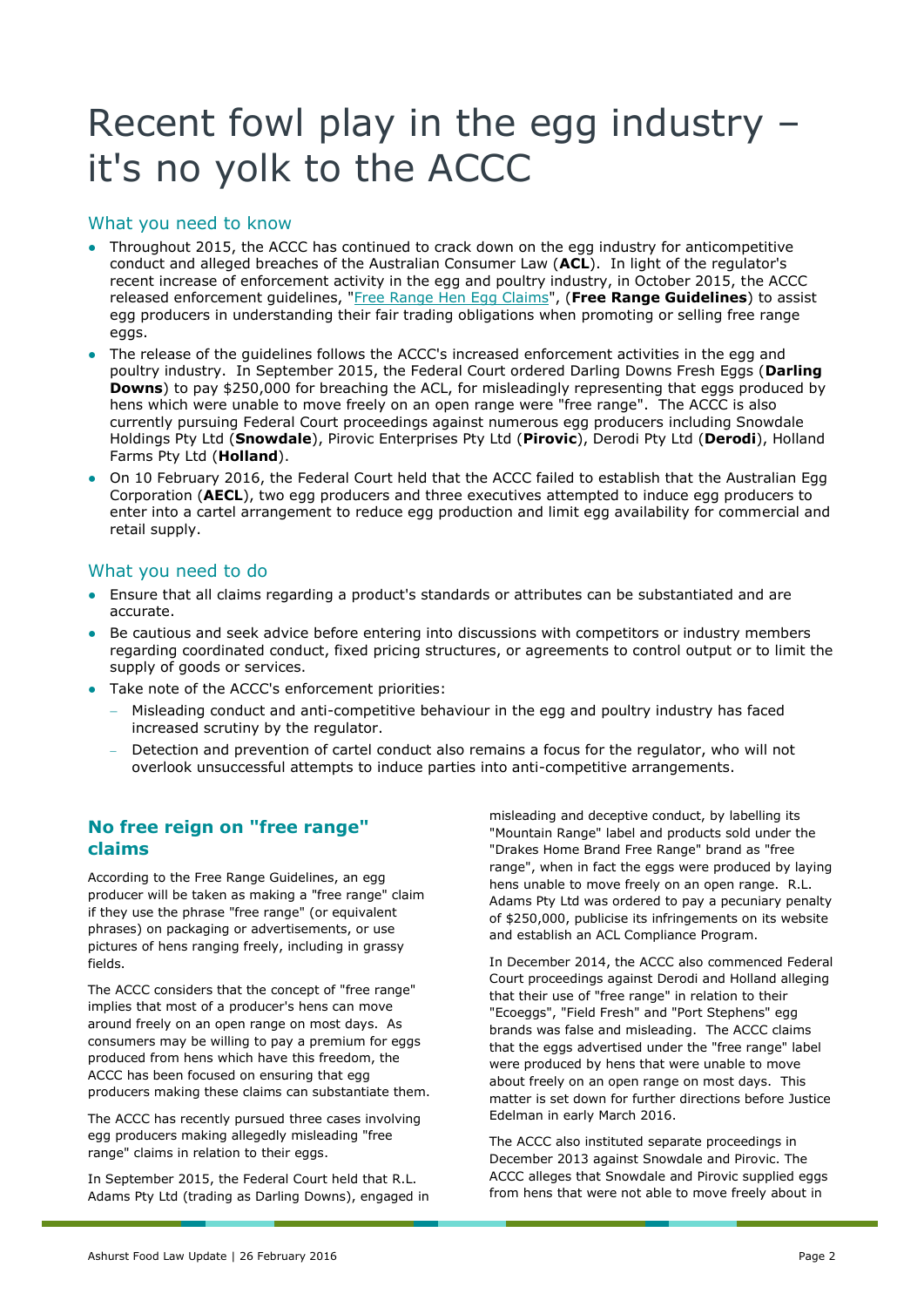an open range, but were labelled and advertised as "free range" products. This case was heard before Justice Siopis in April and May 2015; judgment is reserved.

These cases follow the ACCC's successful action against Baiada Poultry Pty Ltd and Bartter Enterprises Pty Ltd in 2013, who were ordered to pay \$400,000 in civil pecuniary penalties for misleading "free to roam" claims in relation to poultry, and against Luv-a-Duck Pty Ltd in 2013, for their misleading use of "range reared and grain fed" for duck meat. These cases were discussed in detail in our [December 2013 edition](https://www.ashurst.com/page.aspx?id_Content=9877)  of *[Food Law Update](https://www.ashurst.com/page.aspx?id_Content=9877)*.

## **Egging on cartel conduct**

On 28 May 2014, the ACCC commenced proceedings in the Federal Court of Australia against the AECL, its managing director, Mr James Kellaway, two other AECL directors (Mr Jeffrey Ironside and Mr Zelko Lendich) and two egg producing companies owned by those two directors (Twelve Oaks Poultry and Farm Pride).

The AECL is an industry corporation that provides marketing, promotional and research services on behalf of members, principally egg producers. Based on the 2014/15 AECL annual report, the egg production market had a value of \$1.836 billion in 2014/15.

The ACCC claimed that from November 2010, the AECL and other respondents, attempted to induce over 100 member egg producers to enter into arrangements to reduce the availability of eggs by culling hens or otherwise disposing of eggs. In February 2012, the AECL also held an "Egg Oversupply Crisis Meeting" in Sydney, where the AECL allegedly sought to encourage egg producers to implement a plan to reduce the supply of eggs in response to an apparent egg oversupply.

In *Australian Competition and Consumer Commission v Australian Egg Corporation Limited* [2016] FCA 69, the Federal Court dismissed the ACCC's claims against all respondents. Justice White considered that the ACCC's largely circumstantial case supported an inference that the respondents intended that egg producers should take action to address and correct the egg oversupply. However, the ACCC failed to establish that this conduct constituted an attempt to bring about an arrangement or understanding between egg producers to reduce the supply of eggs.

The ACCC is yet to announce whether it will appeal the decision.

## **ACCC focus on "fowl play"**

These enforcement activities demonstrate the ACCC's zero tolerance for any "fowl play" which has the potential to mislead consumers or result in consumer harm. A number of the proceedings against egg producers arose from a large investigation the ACCC conducted in April 2013, where the ACCC requested numerous egg producers substantiate claims that their eggs were truly "free range".

The ACCC's action against the alleged egg cartel attempt also follows a series of recent successful prosecutions of cartel conduct and anti-competitive arrangements. In March 2014, the Federal Court ordered Flight Centre to pay \$11 million in penalties for its attempts to induce airlines to enter into pricefixing arrangements on six occasions. Further, the air cargo cartel proceedings have resulted in around \$85 million in penalties against local and internationally based airlines.

Until the respective judgments are delivered, watch this space to see which other companies have "egg on their face" for their free range claims!

## Authors



**Kellech Smith** Partner

Melbourne T: +61 3 9679 3864 kellech.smith@ashurst.com



**Colette Downie Lawyer** Melbourne T: +61 3 9679 3357 colette.downie@ashurst.com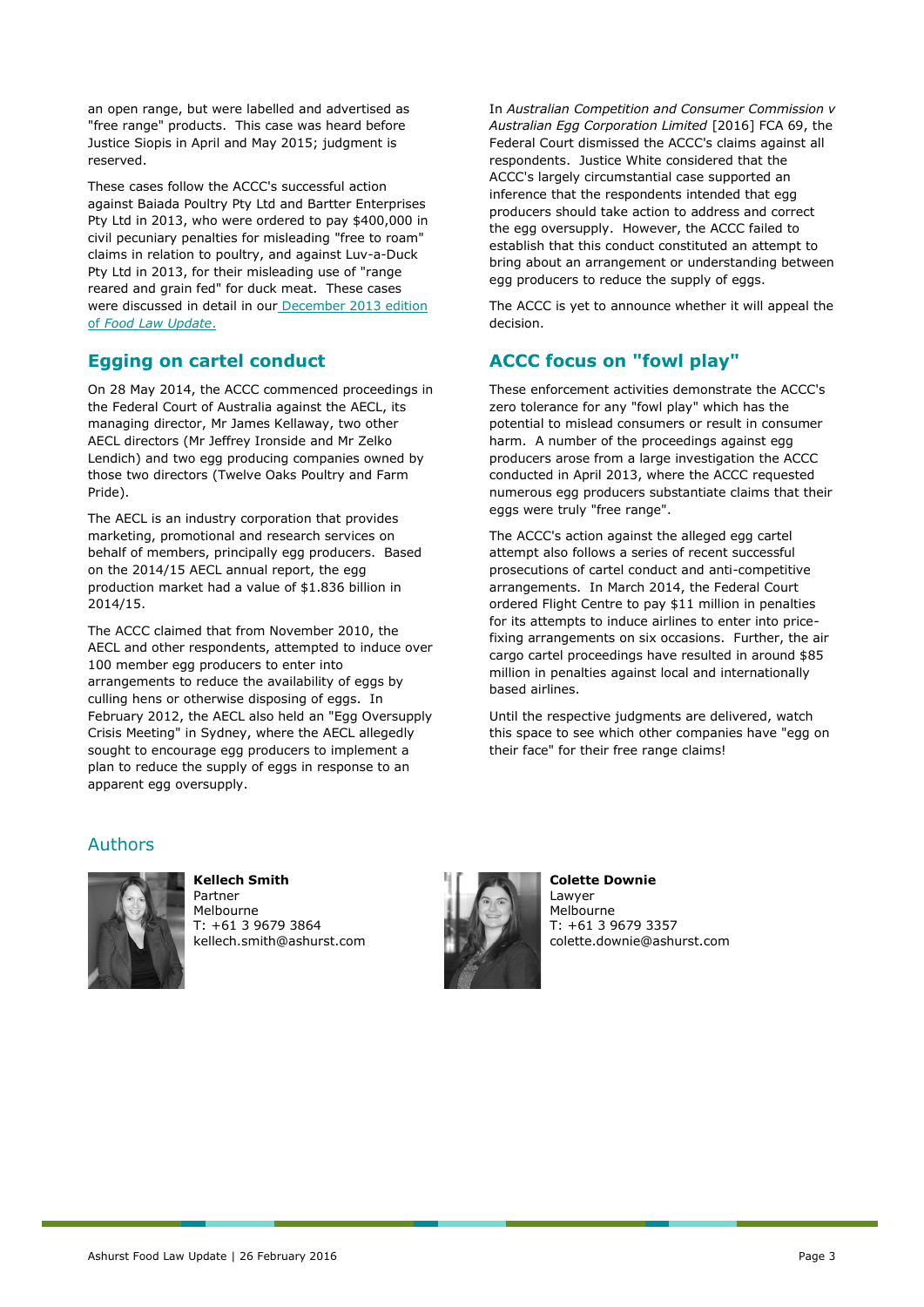# <span id="page-3-0"></span>Manufacturers have more time to comply with new rules for dietary fibre claims

### What you need to know

- The transitional period for the rules regarding the making of dietary fibre claims in the new Health Claims Standard will be extended until 17 January 2017 (12 months after the transitional period ended for the rest of the Standard).
- This extension does not apply to any other aspect of the new Health Claims Standard. Manufacturers must comply with all other aspects of that Standard on and from 16 January 2016.

### What you need to do

• If you are a manufacturer and you need to update your product formulations or packaging to ensure compliance with the new health claims standard, you have extra time to do so in relation to dietary fibre claims.

As reported in the *[May 2013 edition of Food Law](https://www.ashurst.com/page.aspx?id_Content=9163)  [Update](https://www.ashurst.com/page.aspx?id_Content=9163)*, Standard 1.2.7 – Nutrition, Health and Related Claims came into force on 16 January 2013. The transitional period (during which companies can comply with the old health claims standard (Standard 1.1A.2) or the new Standard 1.2.7) ended on 16 January 2016.

## **How are dietary fibre claims regulated under the new Standard?**

Among other things, the new Standard regulates how dietary fibre content claims are made. Essentially, the new standard requires a serving of a food to contain at least 2 g of dietary fibre for a content claim about dietary fibre to be made (unless the claim is about low or reduced dietary fibre). It also states when the descriptors "good source", "excellent source" and "increased" can be used.

## **How did the extension of the transitional period for dietary fibre claims arise?**

Following commencement of Standard 1.2.7, as a result of industry concern, Food Standard Australia New Zealand (**FSANZ**) agreed to review the qualifying criteria for nutrition content claims about dietary fibre. Industry members believed that the qualifying criteria were too onerous. After public consultation FSANZ decided to maintain the qualifying criteria for dietary fibre claims in Standard 1.2.7. Stakeholders were notified of this decision in December 2013.

During the period of review, some companies decided to not take any steps to address the changes required regarding dietary fibre to avoid wasting time and money should the qualifying criteria be changed. In effect, those manufacturers lost 11 months in which to prepare for the dietary fibre changes (from January 2013 when the new Standard came into force until

December 2013 when FSANZ advised of its decision not to change the qualifying criteria).

As a result, the Australian Food and Grocery Council applied to FSANZ to extend the transition period for dietary fibre claims for one year until 17 January 2017 to allow for the fact that manufacturers lost 11 months of the three year transition period in which to prepare for the dietary fibre claim changes.

Following public consultation, FSANZ agreed to extend the transition period in relation to dietary fibre claims for 12 months until 17 January 2017. While there were not a huge number of submissions made, the majority supported the extension of the transition period. They argued that the further time was needed to reduce compliance costs including for anticipated product withdrawals and packaging write off. Those who opposed the extension argued that two years was sufficient time to make the necessary changes.

Following public consultation, FSANZ agreed to extend the transition period in relation to dietary fibre claims for 12 months until 17 January 2017.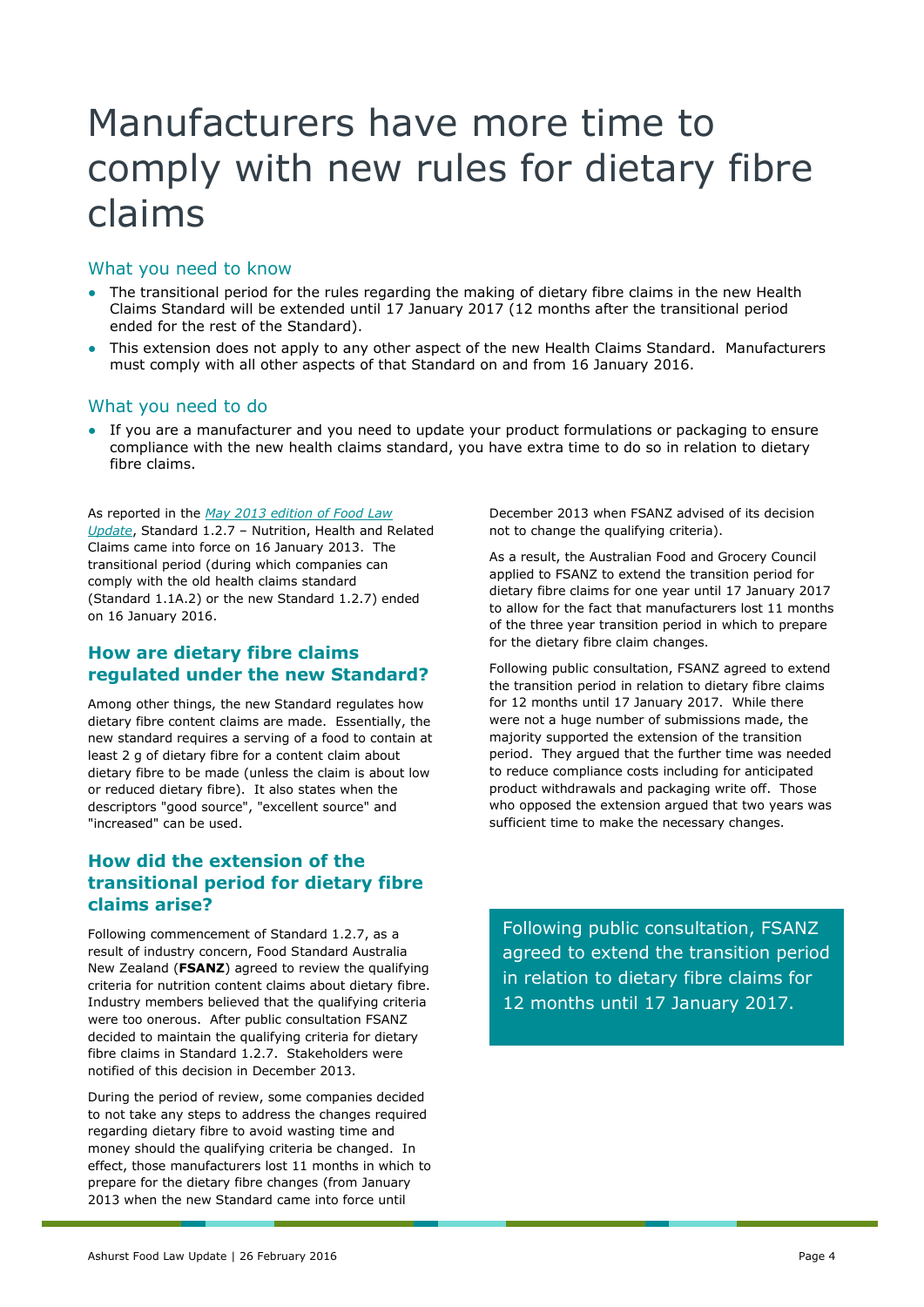## **What claims regarding dietary fibre can be made during the transitional period?**

During the transitional period (which commenced on 18 January 2016), manufacturers can choose to either comply with the new Standard (the requirements for which are summarised above), or the requirements specified in the transitional standard (new transitional Standard 1.1A.8). That transitional standard mirrors the dietary fibre claims requirements that were in the old health claims standard. They are that a claim about the presence of dietary fibre using the descriptor "increased" or a similar word can only be made if the food contains 25% more dietary fibre than the same quantity of food being referenced.

## Authors



#### **Kellech Smith** Partner

Melbourne T: +61 3 9679 3864 kellech.smith@ashurst.com



**Annika Barrett** Senior Expertise Lawyer Melbourne T: +61 3 9679 3015 annika.barrett@ashurst.com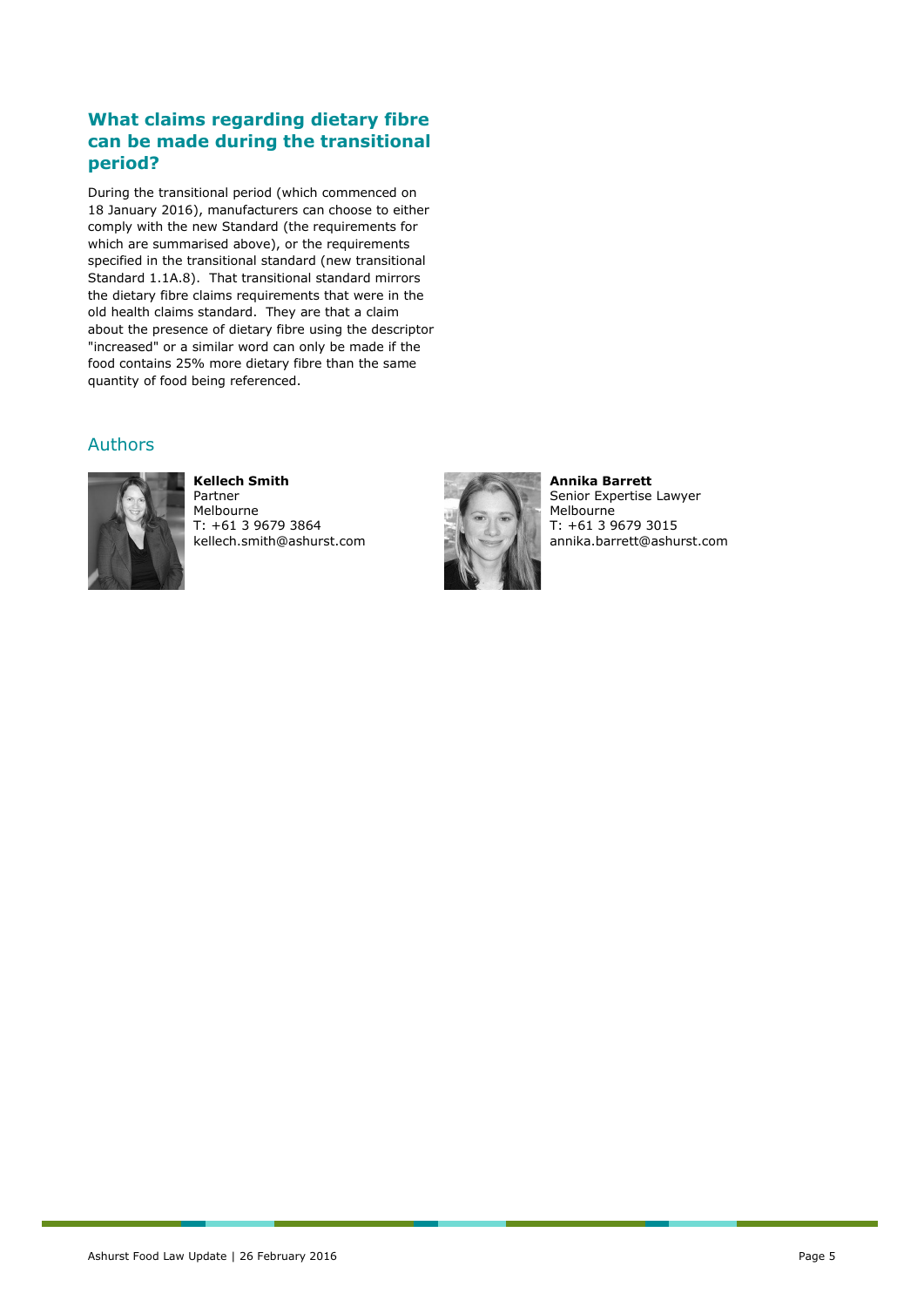# Frozen berries go viral – confirmed cases of hepatitis A spark push for labelling reform

### What you need to know

- Confirmed cases of hepatitis A in Australia have been linked to ready-to-eat frozen berries imported from China.
- The outbreak led to a push for reform in Australia's country of origin labelling requirements.
- The outbreak has also led to increased testing of imported ready-to-eat frozen berries at Australia's borders.

Confirmed cases of hepatitis A across almost all of the States and Territories in Australia have been linked to packages of ready-to-eat frozen berries supplied by Patties Foods under the Nanna's and Creative Gourmet brands. The berries in question included raspberries and strawberries grown and packaged in a factory in northern China.

Product safety recalls were issued on 13 February and 15 February 2015 for four different products, being Nanna's Mixed Berries, Nanna's Raspberries and two Creative Gourmet Mixed Berries products. The outbreak has led to a push for reform of the country of origin labelling requirements in Australia.

## **Country of origin labelling**

The Australia New Zealand Food Standards Code (**Food Standards Code**) is administered by the bi-government body, Food Standards Australia New Zealand (**FSANZ**). The Food Standards Code covers the requirements for food labelling, food additives, genetically modified foods and some aspects of food safety.

Under Standard 1.2.11 of the Food Standards Code, all packaged food sold in Australia must indicate a country of origin. The specific requirements for the different country of origin statements are set out in the Australian Consumer Law. Country of origin information is commonly indicated by statements such as "Product of…" and "Grown in…", which both mean that each ingredient or part originated in the country claimed and the production processes occurred in that country, and "Made in…", which means that the goods have undergone a "substantial transformation" in that country and at least50% of production costs were incurred in that country.

The hepatitis A outbreak has led to a political push for a change in food labelling. The Government announced a proposed new country of origin food labelling system on 21 July 2015. The new system requires the agreement of the States and Territories, which must then implement the necessary legislative changes. The Consultation Regulation Impact Statement (**RIS**), containing details of the proposed new system, was released on 4 December 2015, and

was open for stakeholder submissions up until 29 January 2016.

The proposal divides food categories into "priority" and "non-priority" based on consumer preferences for more information about the country of origin.

"*Priority food*" includes fruit and vegetables, meat, fish, eggs, dairy products, fruit and vegetable juices and drinks, bread, edible oils, grains and jams.

"*Non-priority food*" includes seasonings, confectionery, biscuits and snack food, bottled water, soft drinks and sport drinks, and alcoholic beverages.

For "priority" foods, the proposed labels will have two new elements. First, the new proposed labels will include a green gold kangaroo in a triangle where the product is made in Australia or grown in Australia. Second, the new proposed labels will include a bar chart, which indicates the percentage of ingredients by weight which are Australian ingredients, rounded to the nearest 10% or 25%. The bar chart is also proposed to be included on foods packed in Australia.

Importantly, products which are only packed in Australia are not proposed to bear the green and gold kangaroo in a triangle symbol. All priority foods will also need to state the origin of the product, for example, "Packed in Australia, Made in Canada" or "Made in Canada from local and imported ingredients", in a clearly defined box. Country of origin information may also be contained in the barcodes of products and be readable by smartphones.

The previous labelling requirements for statements of "grown", "made" and "produced" are also subject to proposed changes, and will apply to both priority and non-priority foods. A food with multiple ingredients will only be considered "grown" in a country where each significant ingredient is grown in that country, and virtually all of the processing occurred in that same country. A similar test is implemented for "produced", with the addition that the significant ingredients may be wholly obtained within the country as well as grown. The 50% test for the current "made" claim will be removed under the proposal, and replaced with an amended "substantial transformation" test. Details of the amended test are yet to be finalised.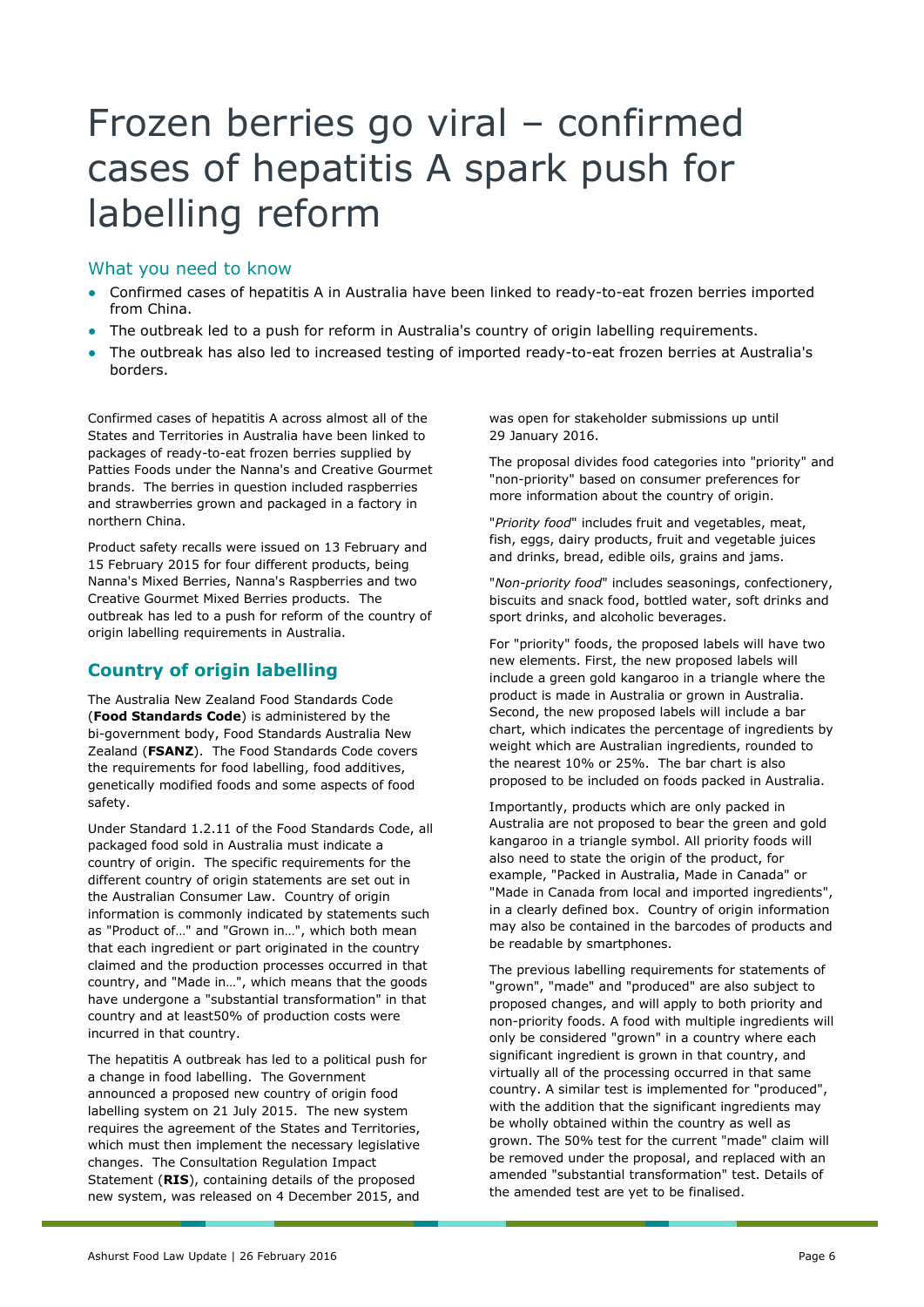There are currently two transition periods for consideration included in the proposal, the first being a flat transition period of no more than 24 months, and the second a phased transition in line with the shelf life of food products. Currently, there will be no requirement to change labels on foods produced prior to the commencement of any amended standard.

## **Food safety**

While the hepatitis A outbreak sparked the debate in relation to country of origin labelling, food safety is obviously a critical issue.

Currently, foods imported into Australia are subject to the Imported Food Inspection Scheme administered by the Department of Agriculture (**Department**) on the advice of FSANZ. All foods are subject to a visual assessment and a label assessment. Additional analytical testing takes place based on the risk level of the food, which FSANZ advises the Department on.

## **Surveillance foods**

Surveillance foods are considered low-risk to human health. Five percent of imported surveillance foods are subject to analytical testing. Most imported fruit fall

## Authors



**Anita Cade** Partner Sydney T: +61 2 9258 6960 anita.cade@ashurst.com



**Julie Chiu** Lawyer **Sydney** T: +61 2 9258 6669 julie.chiu@ashurst.com

This article was written with the assistance of Emily McCracken, Seasonal Clerk.

within the surveillance food category. The most common analytical tests applied to imported fruit are residue tests, for example, for traces of pesticides, and not microbiological tests.

# **Risk foods**

Risk foods are considered high-risk to human health. One hundred percent of imported risk foods are subject to analytical testing.

On the advice of FSANZ, the Department now tests 100% of ready-to-eat frozen berries sourced from the factory in question in northern China, and has added ready-to-eat frozen berries imported from all other facilities to the list of surveillance foods. The analytical test applied to ready-to-eat frozen berries is for E.coli, a type of bacteria which can be an indicator of the hygiene of the conditions in which the food was prepared. It is not usual practice of the Department to test for the presence of viruses.

It remains to be seen if any legislative reform in relation to food safety and inspection of food at Australia's borders will arise from the hepatitis A outbreak.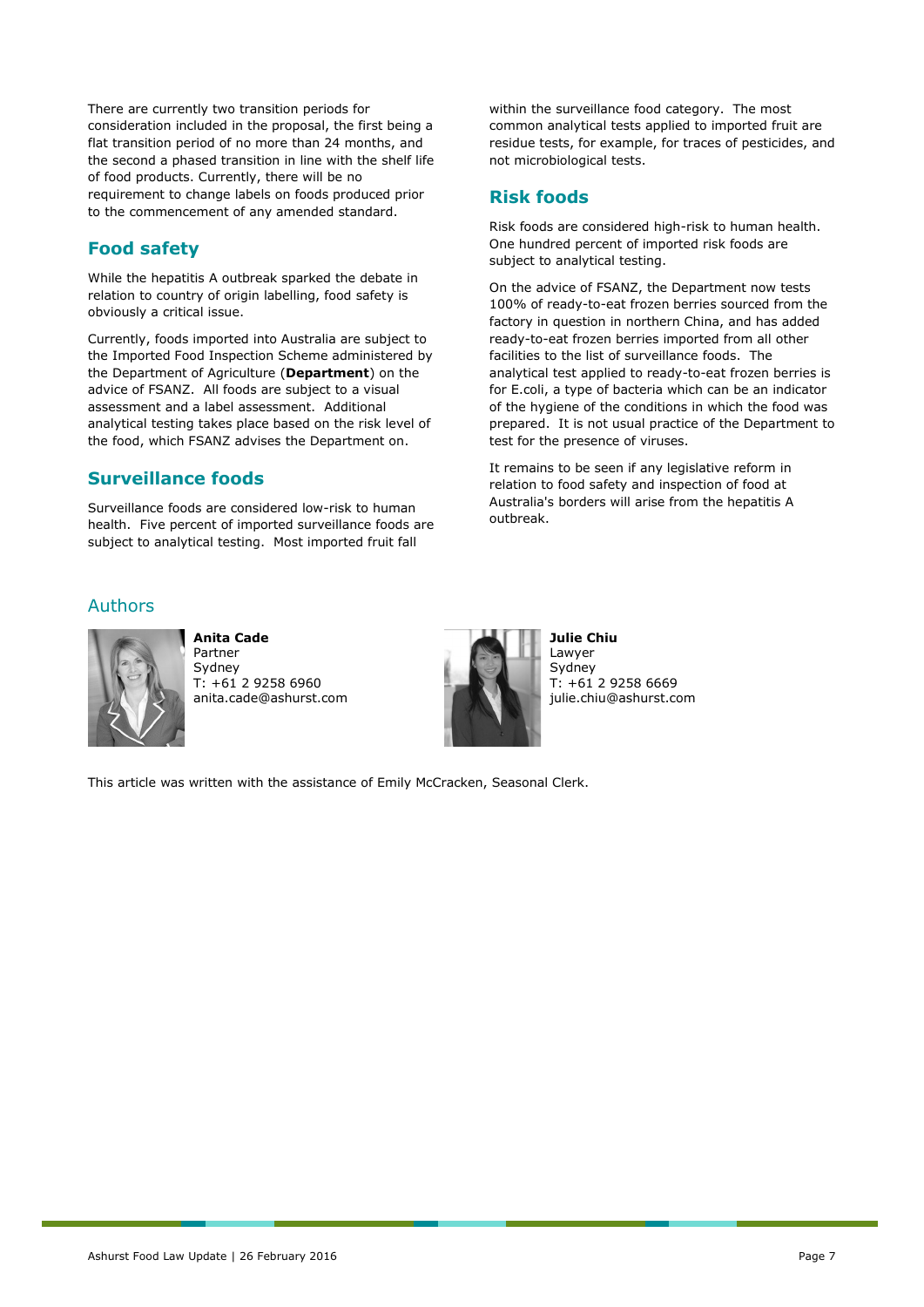# ACCC infringement notices – food claims a continuing focus

The ACCC has continued its focus on false and misleading claims by food manufacturers and has recently issued a number of infringement notices to manufacturers in the food industry. Two recent cases are discussed below.

- The ACCC issued infringement notices to Supabarn Supermarkets Pty Ltd and The Real Juice Company Pty Ltd about claims they made in relation to the composition of The Real Juice Company apple juice and cranberry juice products. In particular, the infringement notices related to false and misleading representations that the apple juice product was made fresh from apples grown in Australia when in fact it was made from reconstituted apple juice concentrate from China, and that the cranberry juice product had no added sugar, artificial flavours or preservatives when the product did in fact contain added sugar and other additives. Supabarn Supermarkets and The Real Juice Company each paid penalties of \$20,400.
- The ACCC issued an infringement notice to Kallis Bros Pty Ltd in relation to the claims made on the packaging for its "Just Caught Prawn meat" product. The packaging of the product contained various images and statements included the words "Australian Caught Raw Prawns" and images of the Australian flag and a map of Australia. The ACCC considered that those various representations indicated that the prawns were caught and processed in Australia when in fact they were packed and processed in Thailand. Kallis Bros were required to pay a penalty of \$10,800.

# Removal of Country of Origin Labelling requirements from Food Standards Code

On 17 December 2015 Food Standards Australia New Zealand announced a proposal (P1041) to remove the Country of Origin Labelling requirements from the Australia New Zealand Food Standards Code.

Currently, country of origin claims for food are regulated both under the Food Standards Code and under the Australian Consumer Law. If the proposal is accepted, the regulation in the Food Standards Code will be removed and country of origin claims will be solely regulated under the Australian Consumer Law.

FSANZ released its Calls for Submissions document on 22 January. The deadline for providing comments on the proposal is 6pm, 4 March 2016.

### Authors



**Kellech Smith** Partner Melbourne T: +61 3 9679 3864 kellech.smith@ashurst.com



**Annika Barrett** Senior Expertise Lawyer Melbourne T: +61 3 9679 3015 annika.barrett@ashurst.com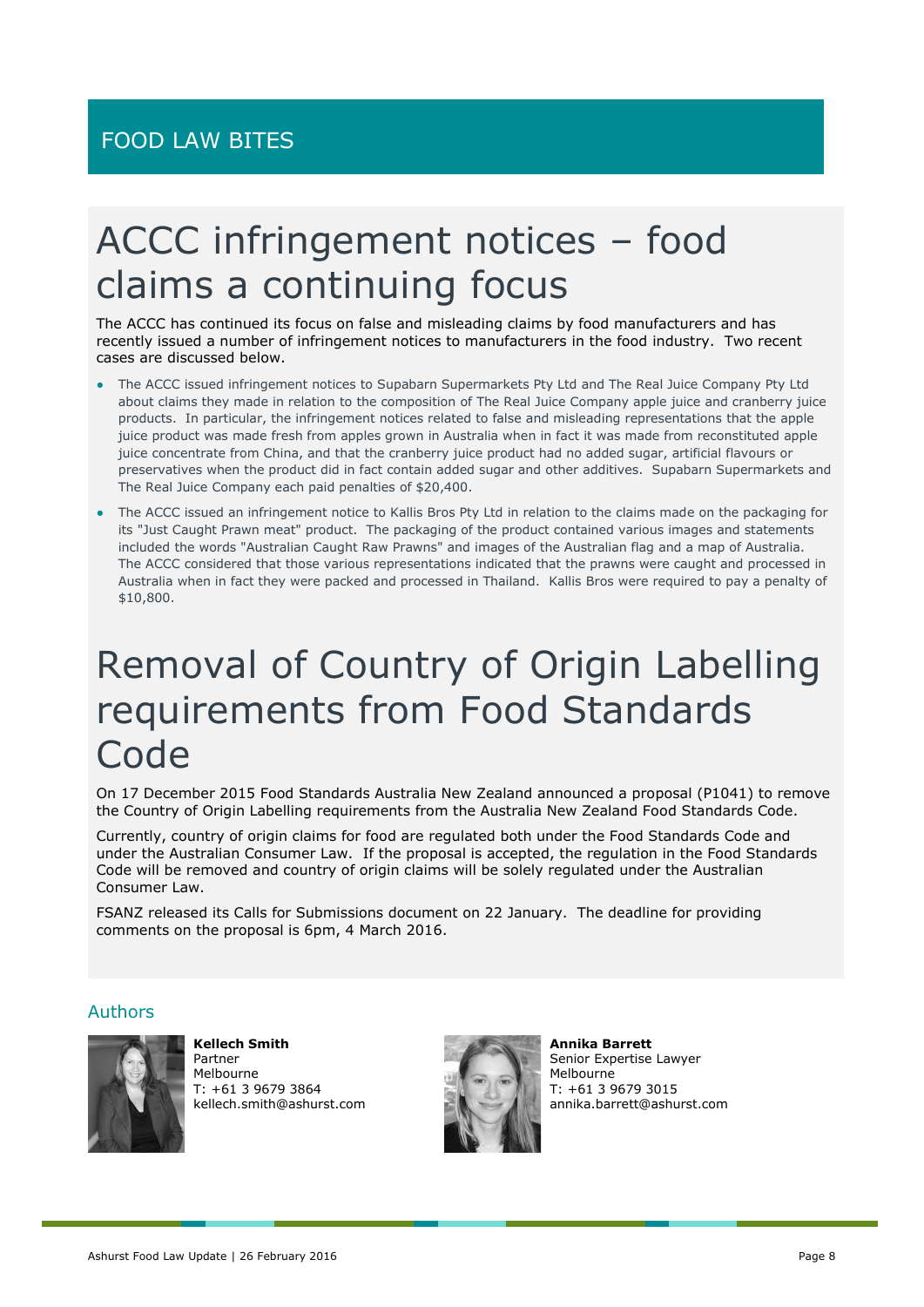# Organic certification in the shadow of Monsanto – GM farmers do not owe duty of care in mixed agricultural zones

*Marsh v Baxter* [2014] WASC 187

### What you need to know

- Business models relying on continued organic certification will need to be aware of the crop types being planted in nearby or neighbouring agricultural zones.
- Court-awarded damages may not be available if GM seed is found within the boundaries of a previously certified paddock, leading to the loss of organic certification.

### What you need to do

● While future statutory protections are possible, agriculturalists should consider other risk-mitigating strategies in the short- to mid-term to protect their business if organic certification is relied upon.

In February 2014, Justice Martin of the Supreme Court of Western Australia (**WASC**) handed down his judgment in *Marsh v Baxter*. The plaintiffs, Steve and Susan Marsh, two farmers from Kojonup in Western Australia, failed in their claim for damages and were denied a permanent injunction against a neighbouring farmer, the defendant, Michael Baxter. The Marshes are currently appealing the verdict before a three member panel of the Supreme Court. This case is of significant interest to pastoralists, graziers and other agriculturalists, as regards the use of genetically modified (**GM**) crops, the regulation of "organic" certification in Australia, and the duties owed by neighbouring farmers to one another.

## **Background**

The Marshes ran a farm, "Eagle Rest", and were approved growers of organic produce under a contract with the National Association of Sustainable Agriculture Australia (**NASAA**) and NASAA's subsidiary certifying organisation, NASAA Certified Organic Pty Ltd (**NCO**). Neighbouring Eagle Rest was Mr Baxter's farm, "Sevenoaks". Mr Baxter was a conventional farmer growing a variety of crops, including GM Canola. In 2010, it became lawful for farmers in Western Australia to grow GM canola, after the Agriculture Minister made an order under s6 of the *Genetically Modified Crops Free Areas Act* 2003 (WA) (**GMCFA Act**). Since 2010, Mr Baxter had used a variety of GM Canola known as Roundup Ready, which had the property of being immune to a herbicide manufactured by the Monsanto Group, glyphosate (branded as "Roundup").

Mr Baxter harvested his GM Canola crop in November 2010 utilising a technique known as swathing, the first phase of which consists of a crop being cut and stacked in windrows and left to dry. The Marshes complaint was that some GM Canola swathes blew from Sevenoaks and onto Eagle Rest. In December 2010, 70% of the Eagle Rest area was decertified by

NCO. The NCO Officers determined that there was an "unacceptable risk" of "contamination" by the GM canola seeds which had blown over from Sevenoaks. The Marshes could no longer label as "NASAA Certified Organic" any products grown or raised on decertified paddocks, including organically grown cereal crops and organic meat (lamb). Significantly, the Court noted that the decision to decertify the Marshes' paddocks was "occasioned by the erroneous application [by NCO Officers] of governing NASAA standards" as regards GM organisms.

# **The litigation**

The Marshes claimed two causes of action, the first for common law negligence (asserting that Mr Baxter had breached an asserted duty of reasonable care owed to the Marshes) and the second claim being for the tort of private nuisance. The Marshes sought common law damages and a permanent injunction. Significantly, the Marshes only claimed a financial injury against Mr Baxter: it was uncontested at trial that GM canola was physically harmless to persons, animals or land, even if consumed. The Court dismissed both causes of action.

The Court found that Mr Baxter had grown a lawful crop in 2010, and in deciding how to grow and swathe that crop, had acted on expert advice, using an orthodox harvesting methodology and engaging specialist contractors. The end of season winds blowing the swathes from Sevenoaks and onto Eagle Rest had not been intended by Mr Baxter, and in any case, no physical injury had been sustained at Eagle Rest as a consequence. Accordingly, it had not been shown that there had been any unreasonable interference by Mr Baxter in the Marshes' use and enjoyment of Eagle Rest, and the action for private nuisance failed.

Justice Martin also found that Mr Baxter could not be held responsible for the "unjustified reaction" by the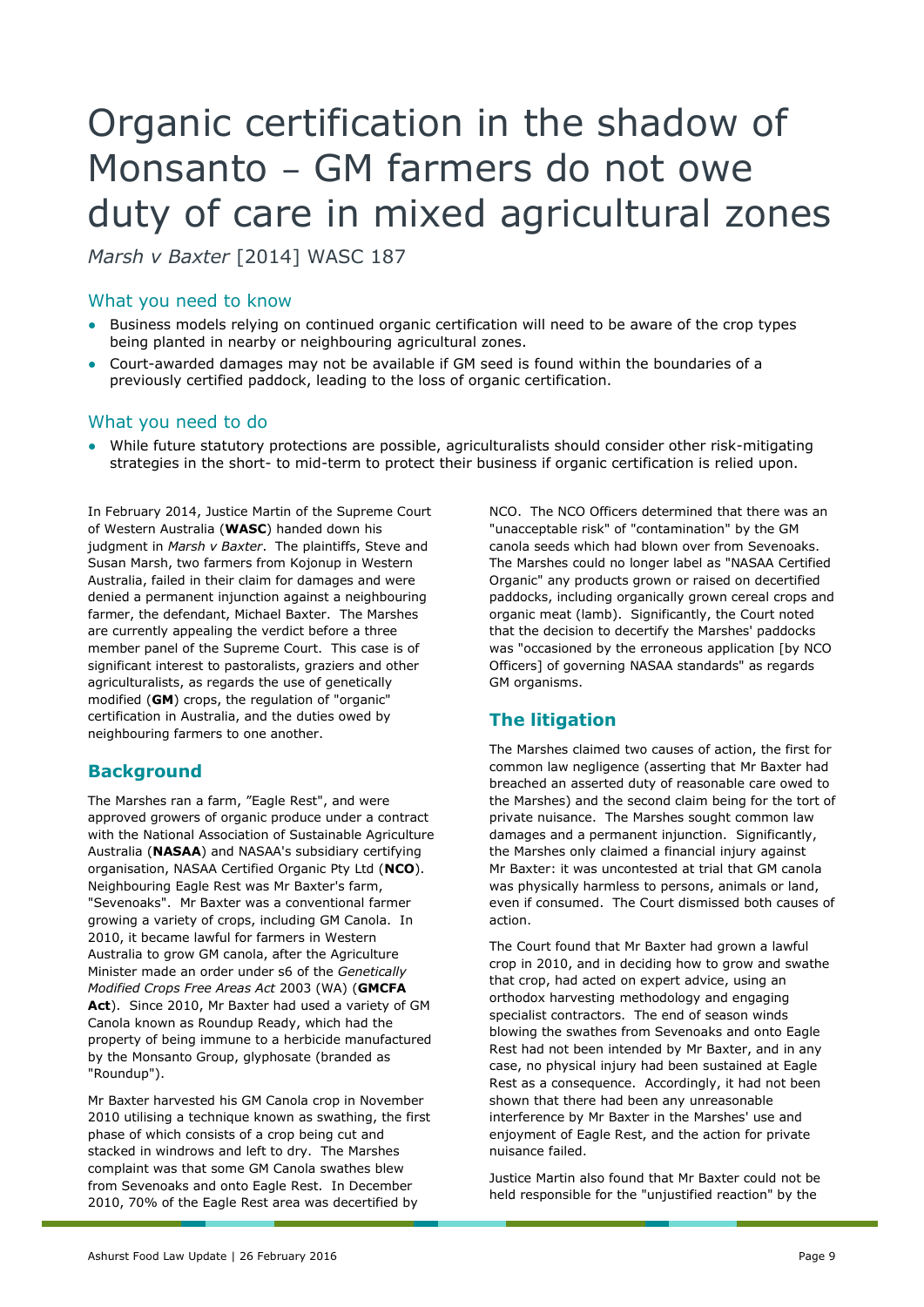NCO to what had occurred. The Court also rejected the Marshes' cause of action in negligence. The Court noted a cautious attitude when allowing claims for pure economic loss, and that no basis in principle was shown to extend the law to this case. In any event, the Court adopted a similar analysis as above in determining that Mr Baxter had not been shown to act negligently, either by growing or swathing his GM crop in 2010.

Having failed on both causes of action, the Marshes claim for a permanent injunction restraining Mr Baxter from swathing a GM canola crop in the paddocks adjoining their property also failed, although the Court noted that this claim would have "failed in its own right".

On 18 June 2014, the Marshes announced that they would appeal the decision, and a notice of appeal was lodged with the Court of Appeal. The appeal was held in the WASC Court of Appeal before a three member panel on 23-24 March 2015. In a 2:1 decision the Court of Appeal rejected the appeal, upholding the finding at first instance, noting in the majority

judgment that Mr Baxter's "lawful" use of his land did not constitute "a wrongful interference with the appellants' use or enjoyment of their land". The majority noted that the Marshes had freely decided to "put their land to an abnormally sensitive use" and that they could not "unilaterally enlarge" their rights in terms of any duties or obligations owed by their neighbours. On 12 February 2016 the High Court of Australia rejected an application filed by the Marshes for leave to appeal the decision.

#### **Government response**

In response to the issues raised by this case, the Western Australian Government has flagged its intention to explore potential statutory change to shore up the rights of conventional agriculturalists who utilise GM crops, including a proposal to repeal the GMCFA Act.

#### Authors



**Kellech Smith** Partner Melbourne T: +61 3 9679 3864 kellech.smith@ashurst.com



**Kane Wishart** Lawyer Melbourne T: +61 3 9679 3684 kane.wishart@ashurst.com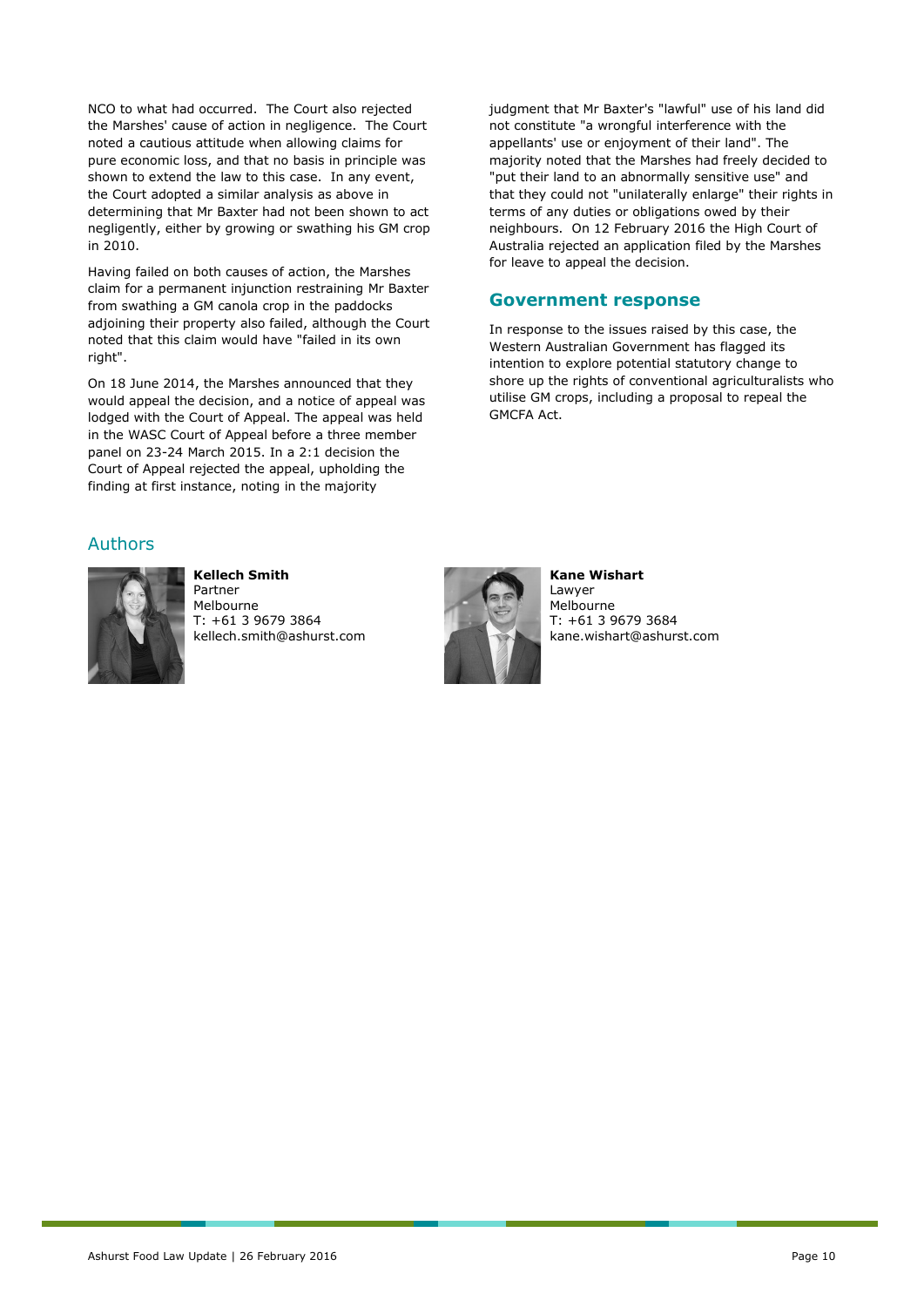# When "fresh" really isn't "fresh" taking care with food descriptors

### What you need to know

- Use of descriptive terms like the word "fresh" in relation to food can be problematic and often raises the attention of regulators such as the ACCC in Australia.
- Coles was required to pay a penalty of \$2.5 million after it was found liable for misleading and deceptive conduct for describing its bread products as "freshly baked" when they were par-baked and frozen by suppliers off-site and transported to Coles where the baking process was completed.
- Some similar cases in the US have not been successful. In one case in the US claims relating to "fresh" bread were dismissed because the plaintiffs did not provide evidence of the actual loss they had suffered as a result of the alleged misrepresentations.

## What you need to do

● Use caution when making "fresh" claims. Think about whether it is appropriate to use the word "fresh" for your particular food product. Put yourself in the shoes of your consumers. Is there any risk that a consumer would be misled or deceived about the true nature of the product as a result of use of the word "fresh"?

What does the word "fresh" mean and when is it acceptable to use in relation to food products? The word is a simple one which is appealing to both manufacturers and consumers, but its meaning can differ depending on the food it is being used for and the context of the use. For example, if the word is used in relation to seafood it is likely to be taken by consumers to mean that the seafood has not been frozen (and was recently caught), whereas if it was used in relation to a product liked tinned vegetables it is likely to be understood to mean that the vegetables were packaged when they were fresh, or just after they were picked. Whether other words or any images are used as well is likely to impact the way the word is interpreted.

## **How is use of the word "fresh" regulated in Australia?**

In Australia, use of the word "fresh" in relation to food products is not specifically regulated. Rather, its use falls under the misleading and deceptive conduct provisions in the Australian Consumer Law. In other words, the term "fresh" can be used provided its use is not misleading or deceptive. The question to be asked is what the word "fresh" means to consumers and whether that meaning is true for the product for which it is being used.

The ACCC has provided some guidance on how it views the word and has stated in its Food Descriptor Guidelines that "fresh generally refers to food that is put on sale at the earliest possible time and close to the state it would be in at the time of picking, catching, producing etc. The term generally implies that food has not been frozen or preserved." However, the guidelines go on to the state that foods vary and that it is therefore not appropriate to give guidance on all foods.

## **Legal action in relation to the word "fresh"**

Use of the word "fresh", like other similar descriptors such as "natural", is monitored carefully by the ACCC because it believes that such words have significant bearing on whether products are purchased by consumers. One company in Australia that has been recently taken to task by the ACCC about its use of the word "fresh" is Coles Supermarkets.

## **ACCC action against Coles**

Coles Supermarkets used the phrases "baked today, sold today", "freshly baked", "baked fresh", "freshly baked in-store" and "Coles Bakery" to sell bread which was par-baked and frozen by suppliers off-site, and transported to Coles supermarkets where the baking process was completed in-store. The ACCC claimed that use of these statements by Coles in relation to bread which was not wholly baked in-store amounted to misleading or deceptive conduct under the Australian Consumer Law.

In a judgment handed down on 18 June 2014, the Federal Court of Australia found that Coles had contravened the Australian Consumer Law by using such statements to describe bread which was not wholly baked on the day of sale. On 10 April 2015 the Federal Court ordered Coles to pay a penalty of \$2.5 million for its misleading and deceptive conduct.

# **A different approach in the US**

There have also been some recent cases in the US in relation to "fresh" claims. A judge of the United States District Court of New Jersey recently dismissed claims against Whole Foods Markets, Inc. and Wegmans Food Markets in relation to "fresh" bread claims.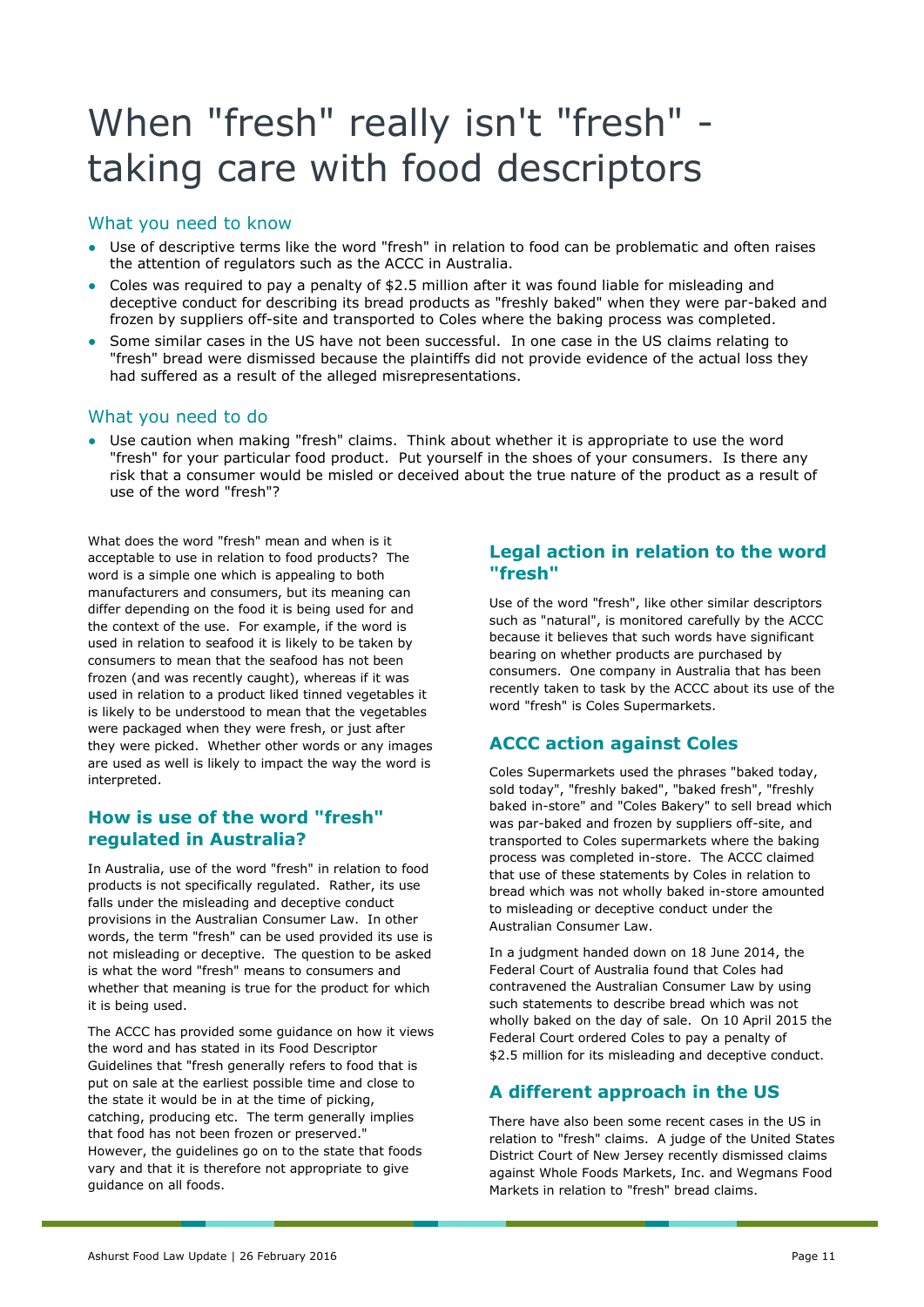The claims included that the companies misrepresented that some bread and bakery products were fresh baked in the store when they were actually frozen or baked at another location, very similar claims to those made against Coles by the ACCC. The judge dismissed the claims on the basis that he considered them to be too vague because there was no real notice of which signs or advertisements were alleged to have misrepresented. The judge also stated that the plaintiffs did not establish that they had suffered real loss as a result of the alleged misrepresentations. In particular, the judge noted that the plaintiffs never stated which products they bought or the prices they

#### Authors



**Kellech Smith** Partner Melbourne T: +61 3 9679 3864 kellech.smith@ashurst.com



**Adele Llewellyn** Senior Associate Sydney T: +61 2 9258 3676 adele.llewellyn@ashurst.com

paid so he saw no reason to award them any amount

There is also another similar case on foot in the Federal District Court of Illinois. A class of consumers has alleged that Sturm Foods, Inc. misled them into believing that single-serving coffee cartridges it manufactured and sold contained "fresh" coffee when the products in fact contained instant coffee. The case has not yet been heard so it will be some time until

for the losses they said they suffered.

there is a decision.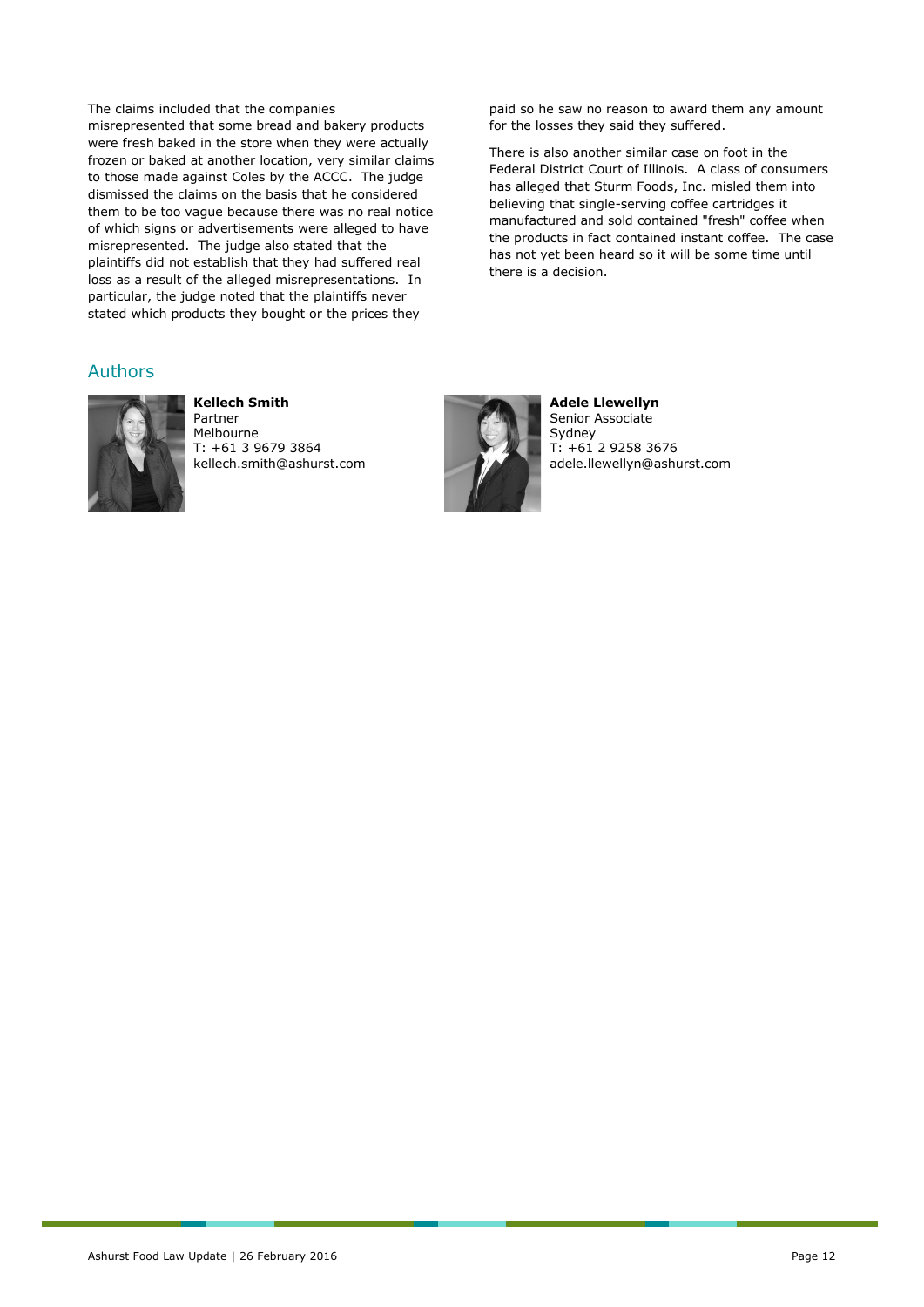# A new version of the Australia New Zealand Food Standards Code is coming

#### What you need to know

- On 1 March 2016 a new version of the Australia New Zealand Food Standards Code will come into force.
- The changes made to the Code are not substantive. The changes are intended to make the Code easier to navigate and understand, and to make the Code more effectively interact with the offence provisions under the Acts which give force to the Code.

#### What you need to do

● If you are a food manufacturer you should familiarise yourself with the new version of the Code, especially the new standard setting out the structure of the Code (Standard 1.1.1) and the new definitions standard (Standard 1.1.2).

On 1 March 2016 a new version of the Australia New Zealand Food Standards Code (**Code**) will come into force. The intention of the changes is to make the Code easier to navigate and understand, and for it to more effectively interact with the offence provisions in the Acts which give the Code legal force (for example, the *Food Act 1984* in Victoria).

## **Why has the Code been revised?**

The revision of the Code largely came about following a New South Wales Supreme Court case in 2008, *Christine Tumney (NSW Food Authority) v Nutricia Australia Limited* [2008] NSWSC 1382, in which a large number of the prosecution's claims which related to non-compliance with the Code were permanently stayed or dismissed because essential elements of the charges could not be proven. Throughout the judgment comments were made regarding the lack of certain definitions and drafting inconsistencies in the Code.

## **What changes have been made to the Code?**

The main changes that have been made are as follows:

#### **Change of structure and clarification of requirements**

The entire Code has been given a more defined structure. Standard 1.1.1 (Structure of the Code and general provisions) has been modified significantly and clearly sets out the structure of the Code and how it should be interpreted. For example, it includes provisions that clarify how the Code should be interpreted (eg, confirming that the *Commonwealth Acts Interpretation Act 1901* applies to interpretation, not the State or Territory legislation).

Standard 1.1.1 also contains express statements regarding the provisions that must be complied with under the Code. For example, it contains a provision that provides that foods must comply with any provisions of the Code relating to the composition of that kind of food. It also contains all of the relevant prohibitions. For example in relation to food additives, it contains a provision which states that a food must not have as an ingredient or component a substance that was used as a food additive unless expressly permitted. The relevant permissions are then contained in the food additives standard (Standard 1.3.1).

All of these changes make it easier to determine what compositional requirements need to be met and when an offence has taken place as there is a specific provision in the Code that can be pointed to where the basic requirement is stated.

#### **Definitions**

An extensive dictionary of defined terms has been created to facilitate navigation and understanding of the Code. All definitions used throughout the Code from 1 March 2016 will be contained in the dictionary (Standard 1.1.2 – Definitions used throughout the Code). As well as bringing together all of the definitions already in the Code, the dictionary will also include definitions for some previously undefined words and phrases such as "carbohydrate" and "used as a food additive". The definitions are also replicated in the notes sections of the standards in which they are used.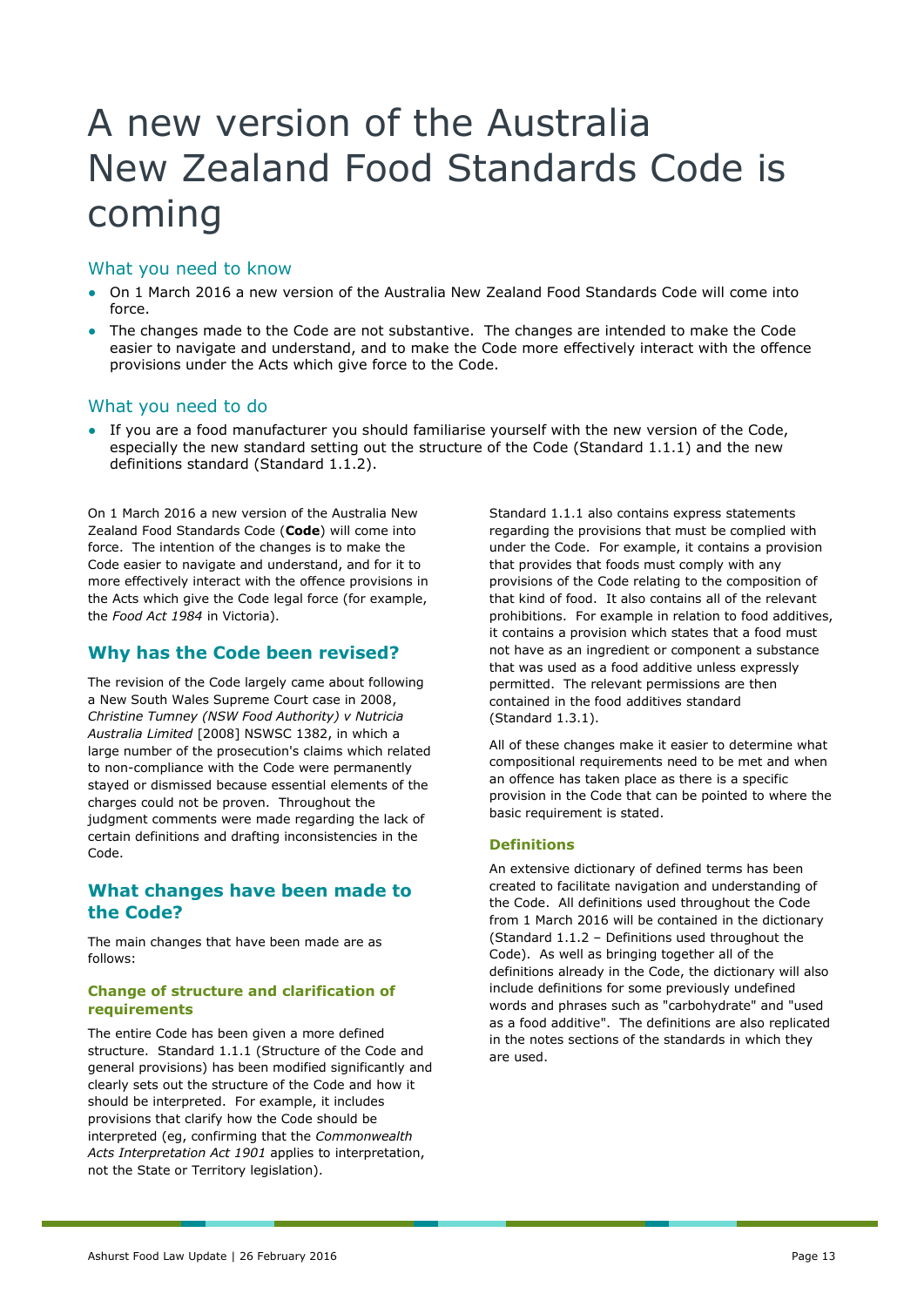#### **Grouping of all labelling requirements**

In the current version of the Code the various labelling requirements are spread throughout the Code and there is no easy way of finding all of the requirements without checking all parts of the Code. The new version of the Code has a standard (Standard 1.2.1) which sets out the labelling requirements that apply to different types of foods and refers to any other applicable standards. This will make it considerably easier for manufacturers to ensure that they are complying with all of the labelling requirements of the Code.

### **What next?**

The new Code has already been gazetted however a proposal was recently approved by Food Standards Australia New Zealand to correct some minor errors which have been noticed. These will be made before the new Code takes effect on 1 March 2016.

#### Authors



**Kellech Smith** Partner Melbourne T: +61 3 9679 3864 kellech.smith@ashurst.com



**Annika Barrett** Senior Expertise Lawyer Melbourne T: +61 3 9679 3015 annika.barrett@ashurst.com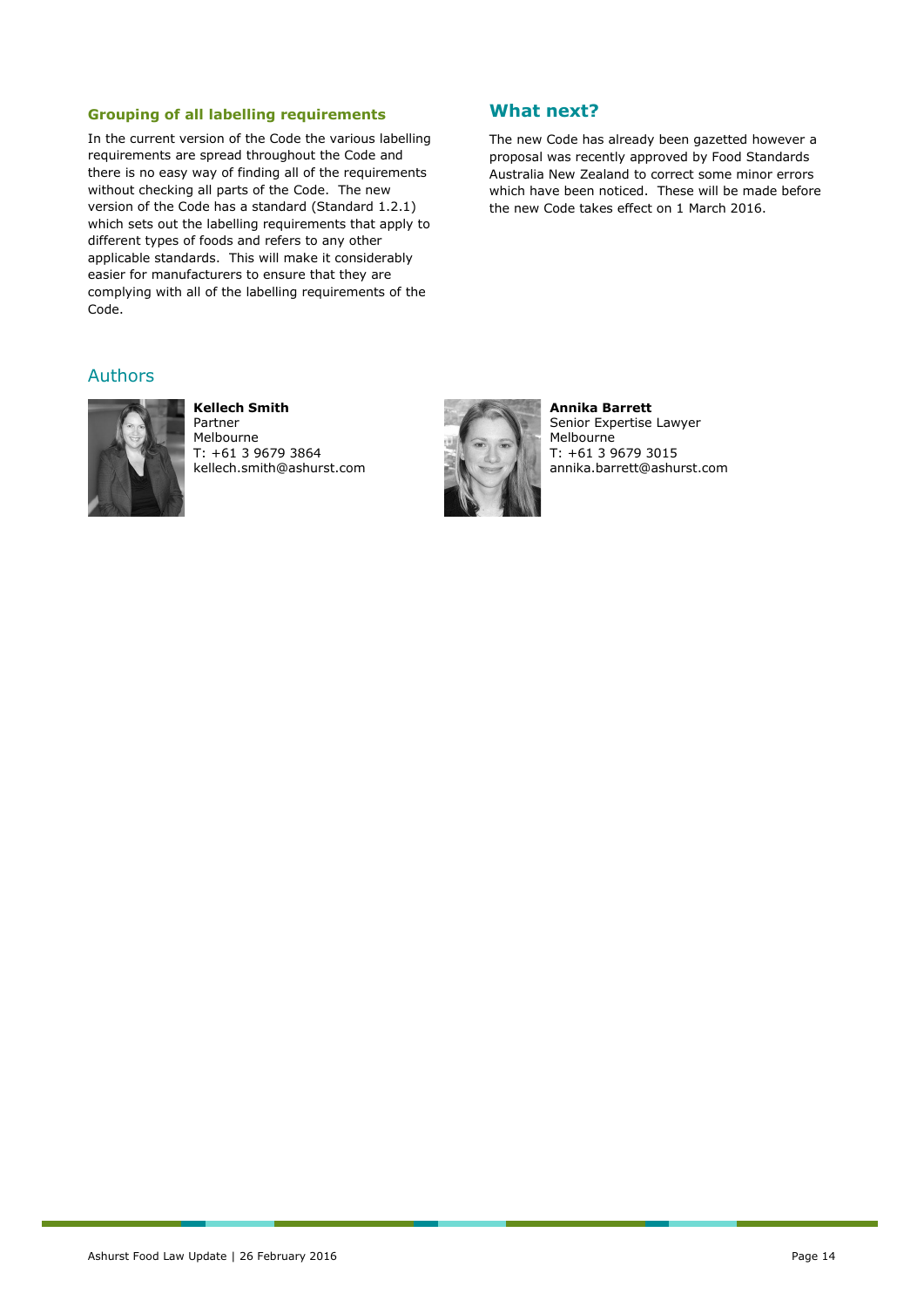# FSANZ Review: Migration of chemicals from packaging into food

## What you need to know

- The Food Standards Authority Australia New Zealand (FSANZ) is conducting a review into whether chemicals in food packaging present any health and safety concerns for consumers and, if so, whether the current regulatory framework adequately manages any risks.
- So far, most of the chemicals tested have been found to be safe. FSANZ is conducting a further survey on two phthalates to determine whether there are any health and safety concerns.

In 2014, the FSANZ called for an assessment of any unmanaged public health and safety risks in relation to chemical migration from packaging into food (CMPF). Primarily, the proposal (Proposal P1034) aims to deepen the FSANZ's understanding of the nature and risks of CMPF, and also to assess whether the current regulatory system adequately manages these risks. The proposal also aims to provide greater clarity and certainty for industry to adequately manage potential food safety risks that may arise from CMPF.

## **Concerns**

From preliminary research, FSANZ concluded that there is significant uncertainty about the nature of the potential health risks from CMPF, particularly from repeated exposure over the long term to certain chemicals.

Further, FSANZ identified that there is a lack of knowledge regarding the composition of recycled material used for food packaging, which raises potential concerns about the migration of unexpected or uncharacterised substances from such packaging into food. At present, the Code makes no specific reference to the use of recycled materials in packaging.

Initial consultation with industry also indicated that some businesses, particularly small to medium enterprises, may not be aware of the potential risks from CMPF and may not have appropriate mitigation measures in place.

# **Health risks of chemical migration**

Chemical migration into food generally occurs through direct contact of packaging with food. However, contamination may also occur, less frequently, from secondary packaging or from printing inks used on packaging. The nature and extent of the migration depends largely on the kind of packaging that is used. For example, contamination from chemicals is more likely to occur from packaging materials such as plastic, elastomers, paper and board.

Most of the chemicals that migrate into food are recognised not to be a health risk. The levels of contamination are also typically too low to cause adverse health effects. On 19 January 2016, the FSANZ reported the results of a study on packaging chemicals in food. Of the 30 chemicals tested, 28 were either not detected or were found at very low and safe levels.

However, the study identified that more work needed to be done on two phthalates (chemicals which are used as plasticisers) to determine whether there are any health and safety concerns. Studies have shown that phthalates exhibit efficient migration from packaging into foods and have had adverse effects on reproduction and development in animals. FSANZ is planning to conduct a further survey to estimate the dietary exposure to the two phthalates of concern.

## **Australia's current regulatory system and comparison with other jurisdictions**

The current control measures for CMPF in Australia are found in the Food Standards Code and the State and Territory Food Acts. The Food Acts contain general provisions for packaging that make it an offence to sell food packaging or handling materials that are unsafe or will make food unsafe. Businesses must also comply with the specific requirements under the Code, including:

- Standard 3.2.2 (Food Safety Practices and General Requirements) which requires that only packaging material that is fit for its intended use and is not likely to cause food contamination must be used; and
- Standard 1.4.1 (Contaminants and Natural Toxicants) which provides for management of contamination risks by establishing a maximum level at which the contaminant is permitted to be present.

The Australian Standard for Plastic Materials for Food Contact Use, set by Standards Australia, also provides a guide to industry on the production of plastic materials for food contact use.

The FSANZ considers that the requirements in the Code and the Food Acts are not as extensive as regulations in other jurisdictions. In particular, Europe has a system which provides that all food contact materials need to be safe. They must not change the properties of food in ways that are unacceptable. All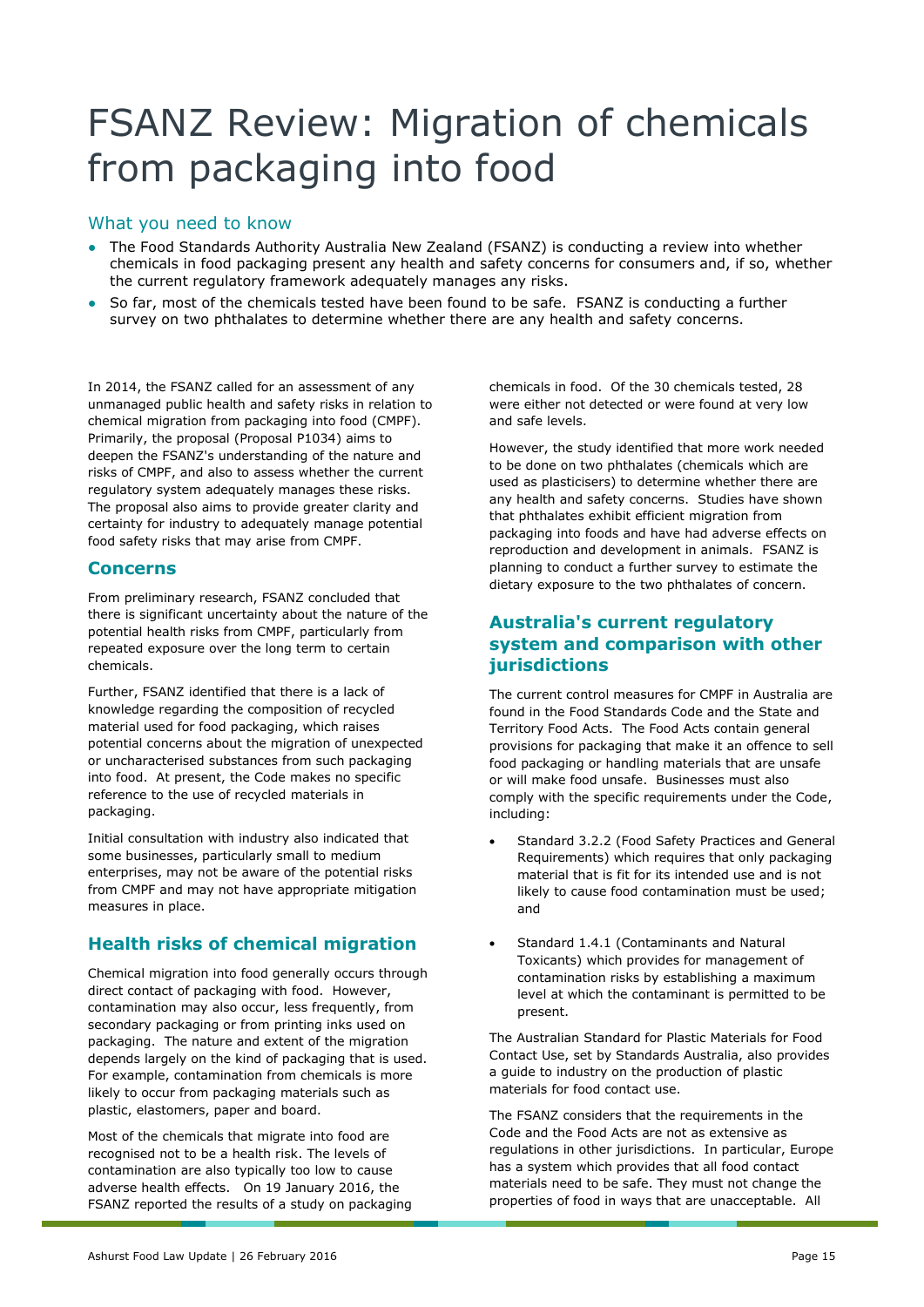materials need to be approved, based on a toxicological evaluation. In the USA, the materials must be shown to be safe (that there is a reasonable certainty of no harm). The USA has several processes for the approval of such materials.

The FSANZ observes that, as a practical matter, larger packaging manufacturers and food businesses may be required to comply with the legislative requirements and voluntary Codes of Practice in other countries such as the US and in Europe. It is likely, therefore, that any changes to the Code and Food Acts will reflect the approach taken in the US and Europe.

#### Authors



**Kellech Smith** Partner Melbourne T: +61 3 9679 3864 kellech.smith@ashurst.com



**Next steps** 

**Joanna Lawrence** Counsel Melbourne T: +61 3 9679 3829 joanna.lawrence@ashurst.com

The assessment under the proposal commenced in June 2014, and the first call for submissions was completed by the end of 2014. The second call for submissions was scheduled for March 2016 but has been delayed due to the complexity of the issues, and the need for further targeted consultation with small

submissions, along with the draft preparation of food regulation measures, is scheduled for August 2016. In the meantime, FSANZ will continue to conduct surveys

and medium enterprises. The next call for

and consult with industry about CMPF.